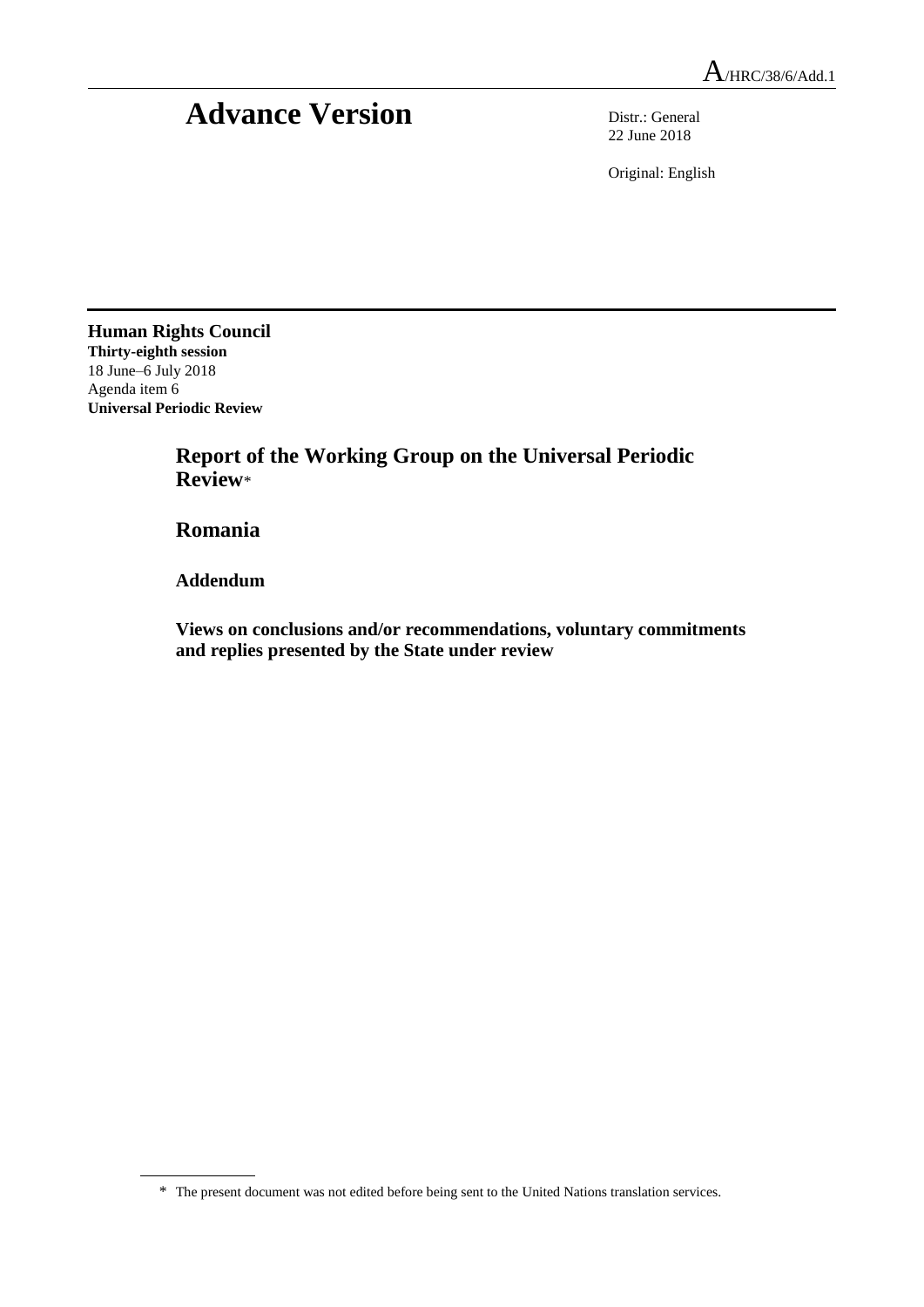1. Romania presents its response to recommendations made during the Universal Periodic Review on 16 January 2018. The following brief comments set out Romania's position on each recommendation. References are made to its National Report for the UPR third cycle.

## **I. Romania notes the following 37 recommendations: 5–10, 16, 17, 24, 34, 35, 44, 45, 47, 55, 87, 95, 101, 127, 143, 144, 145, 147, 148, 157, 188, 174, 175, 177-181, 194, 198, 200, 201 and partially notes recommendations 21, 66 and 67. The rationale for this position is the following**

2. Regarding *recommendations 5–10 and 201* Romania has not signed the ILO Convention no. 189. Regarding the International Convention on the Protection of Rights of All Migrant Workers and Members of Their Families, Romania states that the basic principles expressed in the text are comprised in the existing national legislation which is in line with EU regulations in this area. Romania remains fully committed to the protection of rights of members of all vulnerable groups, including migrants.

3. Romania notes *recommendations 16 and 17*, adding that it has not signed the Optional Protocol to ICESCR. Romania **partially notes** *recommendation 21* only as to the ratification of ICESCR Optional Protocol.

4. As to *recommendation 24*, it is up to each national institution to establish its own procedure when designating candidates for elections for UN treaty bodies.

5. Romania notes *recommendation 34*. Currently, each institution ensures, per its field of intervention, the preparation of the sectoral national reports to international and regional human rights mechanisms and coordinates follow-up to recommendations.

6. Regarding *recommendation 35*, Romania reiterates that there is no duplication as regards the NHRI, as reflected in the National Report<sup>1</sup>.

7. Romania notes *recommendations 44 and 45* as it considers that they have **already been complied** with. Since its EU integration, Romania transposed all six EU Directives and the European acquis in the field of gender equality. The principles of equal opportunities and equal treatment between women and men are transposed in the national legislation, institutional mechanism, public policies and are reflected at civil society level. Important concepts are regulated by the main legal act in the field, such as: direct and indirect discrimination based on sex, sexual and psychological harassment, equal pay for equal work, positive actions, multiple-discrimination, sex, gender stereotype, gender budgeting. The law also includes specific measures for implementing the gender perspective in the labour market, education, eliminating gender roles and encouraging equal participation of men and women in the decision making process. The National Agency for Equal Opportunities between Women and Men was established in 2015 with a role in implementing public policies and strategies; legislative initiatives; data collection; designing and implementing programs and awareness campaigns<sup>2</sup>; cooperating with central and local authorities and NGOs. Based on the above, Romania reaffirms its commitment to promote gender equality.

8. Romania notes *recommendations 47 and 148*, affirming that measures to improve the exercise by women of their rights to reproductive health are already in place, but there are no means to guarantee that public statements on this topic would be stopped as this would impede on the freedom of speech.

9. Romania notes *recommendations 55, 157, 188, 194*, as they have **already been complied** with. The Romanian legislation provides for and guarantees equal rights and unhindered access to services for all Romanian citizens and, at the same time, it prohibits and sanctions all forms of discrimination, including on ethnic grounds. Furthermore, the Romanian authorities have been taken positive measures and implemented targeted programs to ensure equal and non-discriminatory access to, among other, quality education, housing, health and employment for all citizens with an emphasis on the Roma community.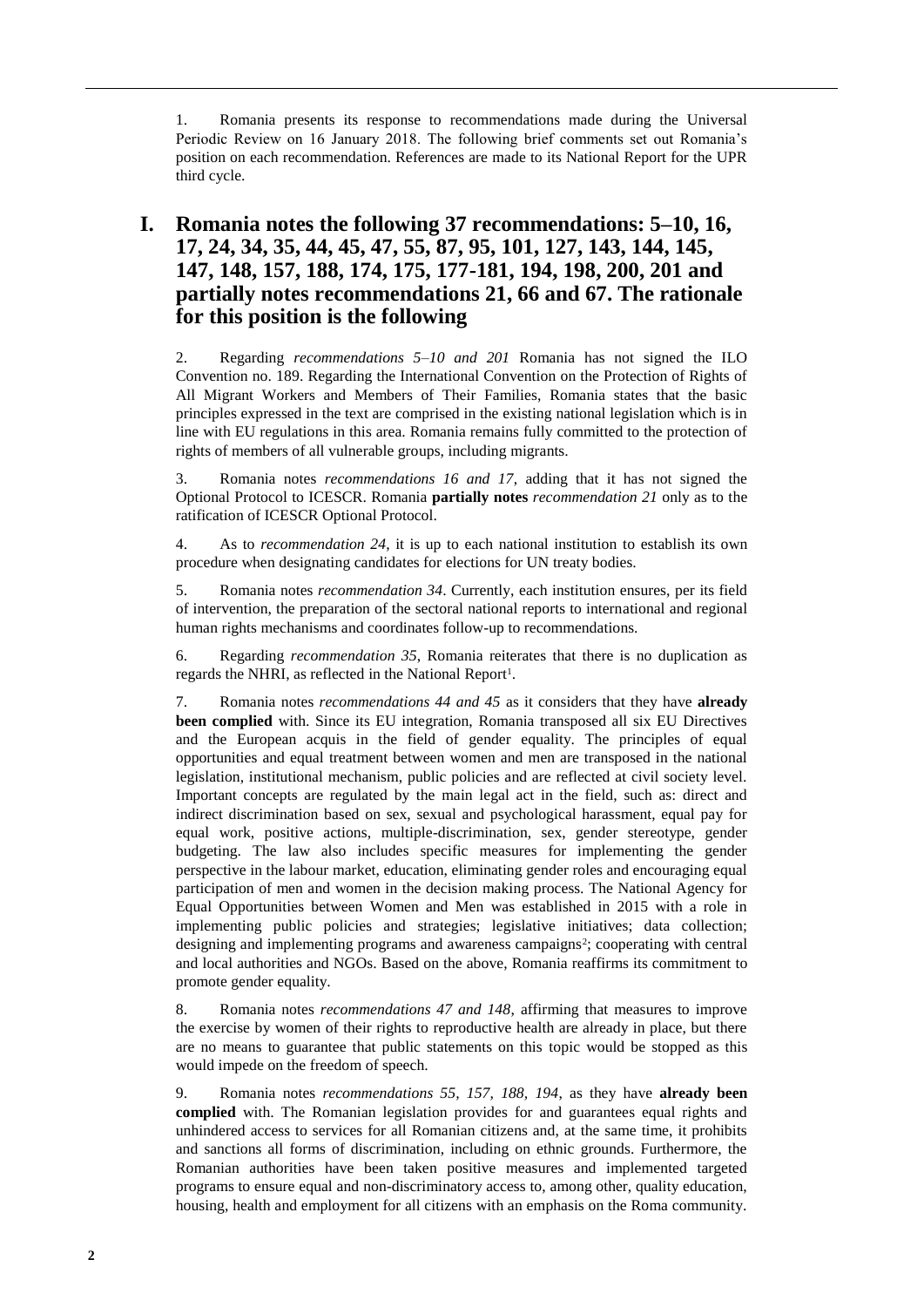Romania also notes *recommendation 198* pointing out that it does not collect any data based on ethnicity criteria.

10. However, **Romania supports** *recommendations 53–54 and 56–59* on continuing its efforts to combat discrimination against Roma in accordance with the national legislation. The National Contact Point for Roma has the task of assessing the compliance with the cross-cutting non-discrimination criteria, equal opportunities, sustainable development, non-segregation, housing infrastructure, urban mobility or education, including through awareness campaigns. In line with its position detailed in the National Report<sup>3</sup>, **Romania accepts** *recommendations 182–187, 189-193, 195, 197* and it will continue to implement the Romanian Government Strategy for the inclusion of Romanian citizens belonging to Roma minority 2015-2020, present the yearly implementation report to the European Commission and, based on the evaluation, improve and amend the Strategy. Programs and measures designed to strengthen the overall inclusion of the Roma community will be further developed.

11. Romania **partially notes** *recommendation 66* only as to the first thesis and brings to attention that Government Ordinance no. 137/2000 on preventing and sanctioning all acts of discrimination contains an open list of discrimination criteria as the law refers to any other criteria that can lead to an undue restriction of rights and fundamental freedoms in the political, economic, social and cultural field. With regard to the second thesis, there is no legal obligation to legalize same-sex marriage and currently there are two draft laws pending that deal with legal partnership, including for same-sex couples.

12. Given the elements presented above, Romania also **partially notes** *recommendation 67* only as to the second thesis. As to organizing a constitutional referendum, Romania recalls that this pertains to a sovereign right of the Parliament as it is within its prerogatives to adopt a law that would lead to the revision of the Constitution, but the approval of such a law shall be done only after having consulted the people by means of a referendum. Even so, a referendum as mentioned in the second thesis of the recommendation would not lead to any change in the legal framework that governs family and marriage. The Constitutional Court (decision no. 580/2016, para. 40) states that the notion of family is much broader than that proposed by the initiator of the constitutional revision and it falls under art. 26 of the Constitution on the right to intimate, family and private life. With regard to the first thesis, currently there is an ongoing debate on a draft law on civil partnership, initiated by the National Council for Combatting Discrimination (NCCD). According to the Constitution, same-sex marriages are not allowed.

13. Romania notes *recommendation 95*; the adoption of new laws and the modification of the existing legislation, takes into consideration the social interest, the legislative policy and the necessity to align the national legislation to the EU acquis, the international treaties and the ECHR jurisprudence.

14. Romania notes *recommendation 101*. The legislation in place on the enforcement of sentences and detention measures provides for sufficient safeguards to ensure the respect for human dignity, to prevent torture and inhuman treatment and to punish such offenses.

Romania notes *recommendation 127* adding that, concerning workers' rights, the legislation stipulates no delimitation of professions or sectors of activity and, thus, all workers fully enjoy and benefit from all rights.

16. Romania notes *recommendations 143–145* adding that topics pertaining to sexual education<sup>4</sup> are taught within the mandatory school curricula (biology, civic education, counselling) or the corresponding optional school subjects provided at national, regional and local levels or included in the educational offer of schools. Such topics are also approached in extracurricular activities.

17. Romania notes *recommendation 147* stating that such legislation already exists. The national legislation prohibits all forms of discrimination, thus, divorce and settlement legislation is applied indiscriminately to men and women.

18. Romania notes *recommendations 174, 175, 177–181* pointing out the following: Romania managed to develop, with the important and substantial contribution of the members of the 20 national minorities that live on its territory, a system for the protection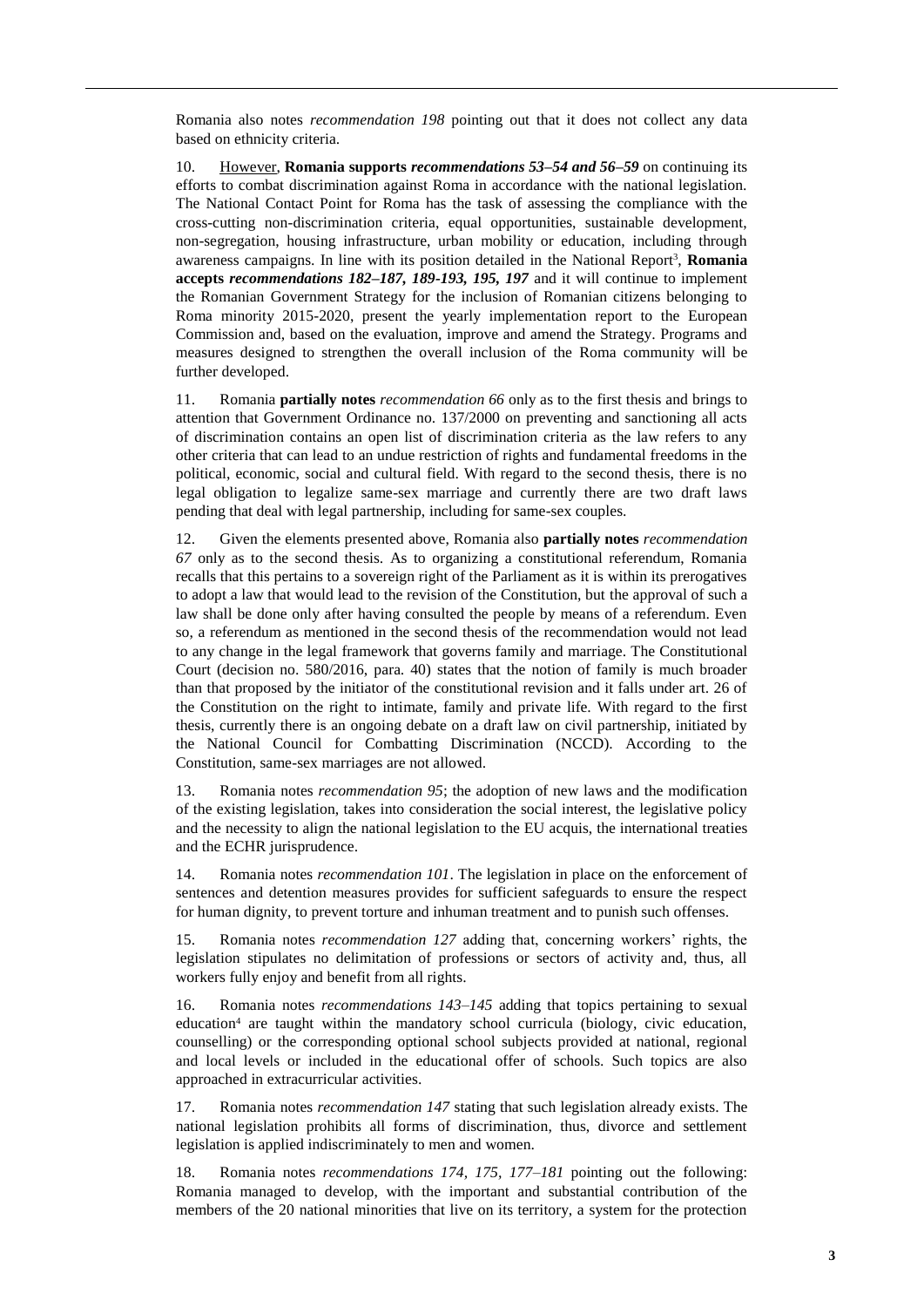of their rights to ethnic, cultural, linguistic, religious identity which stands above international standards in the field. Romania is one of the few European states that assumed the highest commitments in the field of protection of 20 minority languages spoken on its territory and is doing its utmost to deliver on its commitments. The legal and institutional system designed to guarantee the respect for and promotion of the rights of persons belonging to national minorities living on its territory has proved efficient in terms of protecting and promoting their cultural, linguistic and religious identity. This system has come to be seen as a best practices model at European and international level.

19. Specifically, Romania ensures the right of every individual who freely declares that he/she belongs to a national minority to use his/her mother tongue when dealing with public authorities and judiciary, to be taught in his/her mother tongue (at all levels of education), to have religious service in his/her mother tongue, to have access to media in the mother tongue, to be involved in public life and public decision making concerning the entire society, including but not limited to issues of interest for the minority he/she belongs to. Moreover, Romania promotes cultural activities that develop the identity of persons belonging to national minorities, through substantial financial allocations geared through representative organizations of the national minorities.

20. The relevant legal framework, starting with the Constitution, is made up of numerous regulations concerning all aspects of social life. It must be emphasized that positive discrimination as regards persons belonging to national minorities is justified insofar as it concerns the protection and promotion of ethnic, cultural, linguistic and religious identity. No measures in other fields can be promoted on discriminatory basis on considerations of ethnicity or other kind of rationale as it would run against international law.

21. Concerning *recommendation 177*, Romania has already specific legislation which regulates property restitution to ethnic minorities and religious denominations, legislation validated by the Council of Europe as being is in line with the ECHR jurisprudence.

22. Regarding *recommendation 179,* Romania points out that the right of peaceful assembly is applicable without restrictions, within the requirements of the law.

23. However, **Romania supports** *recommendations 176 and 199* and it will continue to implement legislation and policies as regards the protection and promotion of the rights of persons belonging to national minorities living in Romania in all fields, in accordance with its European and international commitments.

24. Romania notes *recommendation 200*, as it has **already been complied** with. Since 2006, Romania assumed targets in the field of gender equality that were implemented through three strategic documents. Currently, the process of adopting a new National Strategy in the field for 2018-2021 is ongoing.

## **II. Romania supports the remaining 163 recommendations and adds the following comments on some of them**

25. Romania considers that **the following recommendations are already implemented**: 23, 37, 38, 42, 50, 51, 52, 53<sup>5</sup>, 71, 74, 100, 103, 104, 105, 196, and 203. By acceding to the Convention against Torture and Other Cruel, Inhuman or Degrading Treatment or Punishment, Romania recognizes CAT's competence to receive individual communications (*recommendation 23*). Concerning r*ecommendations 71 and 74*, the norm of law is applicable to everyone, without discrimination. Furthermore, in 2017, the codes of conduct for the members of the Government and, respectively, of the Parliament were adopted. As described in the National Report<sup>6</sup>, *recommendation 100* is **partially implemented**; the Strategy for the development of the judiciary (2015-2020) aims at making the judiciary more efficient, accessible and at ensuring a better quality of the justice act. Romania considers *recommendation 105* **already implemented**; an efficient mechanism for lodging complaints against alleged abuses by police officers is in place within the Romanian Police. In such criminal cases the investigation is performed by the criminal prosecution bodies. Simultaneously, an internal prevention mechanism is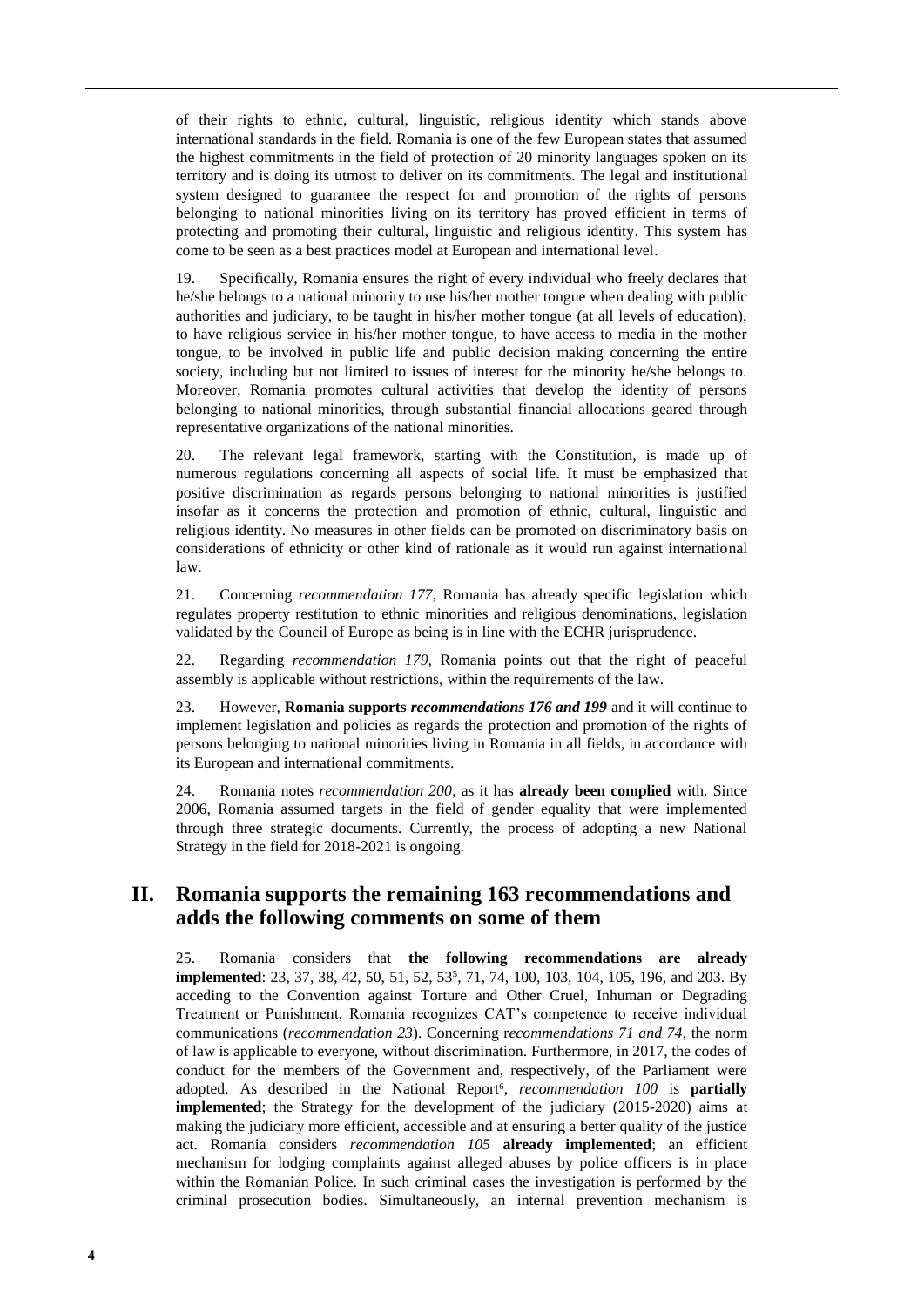activated. An internal investigation is carried out in cases that do not fall under the criminal legislation. In 2015, by order of the Prosecutor General the investigation of ill-treatment allegations was organized. When police officers are being accused of inhuman or degrading treatments, the criminal cases are taken over from hierarchically inferior prosecutor's offices to superior ones, as to ensure effective independence. Prosecutors that deal mainly with this type of cases were appointed. Also, at the level of prosecutors' offices attached to the courts of appeal, prosecutors were appointed for monitoring progress of criminal investigations, in terms of length of the procedure and compliance with the ECHR jurisprudence.

26. In 2018, the Ombudsman will initiate the NHRI accreditation process (*recommendation 25*). The newly established Ombudsman for Children functions under the supervision of the Ombudsman and acts to promote and protect the rights of children under the age of 18. It is coordinated by one of the Ombudsman's deputies, appointed in April 2018 for a 5-year term. The organizational procedures are ongoing; the budget for 2018 has been approved along with the allocation of 18 positions at central and territorial structures. The protection of youth rights falls under the competence of another Ombudsman's deputies (*recommendations 29–33*).

27. Regarding *recommendations 36 and 97–99*, the procedures that must be fulfilled as to modify the Justice Laws and Criminal Codes provide the necessary guarantees in order to ensure the respect for human rights and European democratic values, including the Venice Commission's standards. The process of amending the Codes was determined by the necessity to bring their provisions in line with the decisions of the Constitutional Court and the European instruments.

28. On *recommendations 82, 83 and 96* with regard to the independence of the judiciary, Romania adds that the National Anticorruption Strategy 2016-2020 provides for the specific objective of enhancing integrity, reducing vulnerabilities and corruption risks in the judiciary. The  $2017$  progress report<sup>7</sup> on the implementation of the Strategy has been presented in April 2018.

29. Regarding *recommendation 68*, according to the Criminal Procedure Code, victims of hate crimes and of a criminal offense due to prejudices or discrimination are considered vulnerable persons and benefit from specific protection measures provided by the law. Hate crimes and hate speech cases are investigated by the Romanian Police by applying fines or initiating criminal cases. Cases exceeding their competence are referred to NCCD.

30. From January 2018, the Prosecutor General started to collect disaggregated data on criminal offenses on the discrimination criteria provided by the Criminal Code. Since 2017, the Romanian Police have taken measures to collect disaggregated data and to initiate a methodology for investigating hate crimes (*recommendations 76 and 77*).

31. On *recommendation 107*, Romania fights against the phenomenon, as assimilated in the national and EU legislation.

32. Regarding *recommendations 79–81, 129*, funding and human resources in education are provided without discrimination. There are no specific or distinct budgets for rural areas. However, additional funding for schools in rural areas is provided. The law forbids classroom segregation. Fully acknowledging the needs and particular challenges faced by disadvantaged communities, including in rural areas, affirmative measures and policies are in place to narrow the disparities and foster equal chances, especially on access to basic services, education, health, housing, transportation. On *recommendations 137–140*, Romania adds to its position<sup>8</sup> that increasing state funding for education remains a priority. The sectoral national strategies on education target specific needs - early school leaving, VET, tertiary education, and lifelong learning.

33. On *recommendations 130 and 132*, Romania adds to its position<sup>9</sup> that, since 2001, there were 15 interventions within the National Program for Women and Child Health and, in 2018, the Working Group for Women and Child Health is reinforced.

34. The National Health Strategy 2014-2020 has a distinct chapter on HIV/AIDS which focuses on policies and legislation, management and intervention, prevention, monitoring,